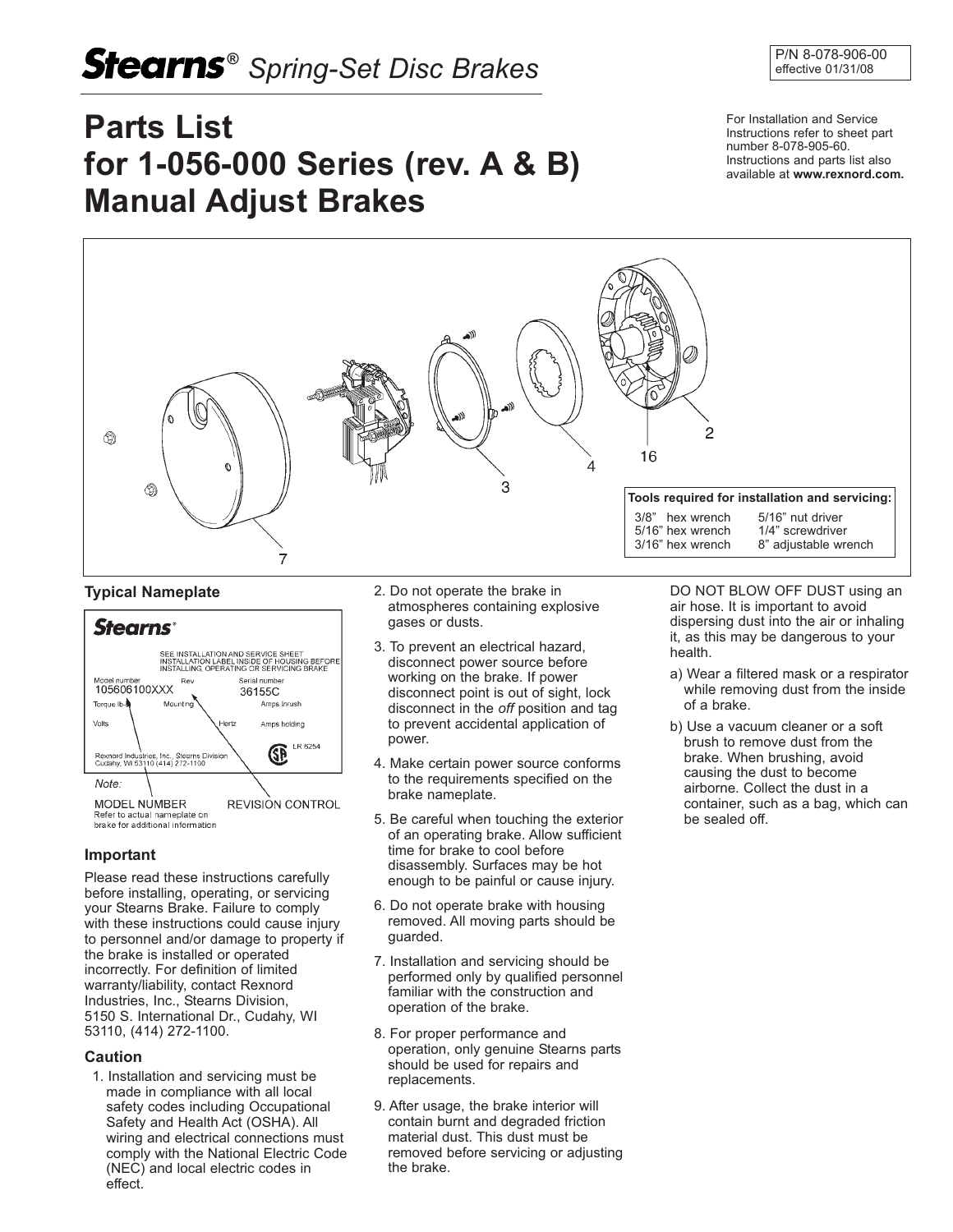#### **Information required when ordering replacement parts:**

- Give part number of parts or kits needed, brake model number, and brake serial number. The brake model and serial number may identify special brakes not covered by this parts list
- When ordering hubs, specify shaft diameter (hub bore) and keyway.

•Enclosure is specified as follows:

NEMA 2 *(formerly referred to as standard)* NEMA 4 *(formerly referred to as DTWP dust-tight waterproof)* NEMA 4X *(formerly referred to as BISSC washdown)*

 $\overline{\phantom{a}}$ 



| $-$ A (NEMA 4 and 4X)<br>AA          |                                 |               |                         |
|--------------------------------------|---------------------------------|---------------|-------------------------|
| 3(3A & 3B)                           |                                 |               | н<br>(NEMA 4<br>and 4X) |
|                                      |                                 | $\frac{1}{2}$ |                         |
|                                      |                                 | 16            | Α                       |
| $\mathcal{M}_{\text{Gav},i}$<br>ستهج | $\mathbb{R}^{\text{min}}$<br>4C |               | AA                      |
|                                      |                                 |               |                         |

Support plate (details at right)

| ֎֎                                                      |                                                                                                                                                                             |                                            |                                                                                              | Torque (lb-ft)                                               |                                              | $1.5$ and $3$                                |                                              | 6<br>10                                      |                                              |                                              |                                              |                                              | 15                | 20 and<br>25                                 |                                              |                                              |                                              |                                              |                                |
|---------------------------------------------------------|-----------------------------------------------------------------------------------------------------------------------------------------------------------------------------|--------------------------------------------|----------------------------------------------------------------------------------------------|--------------------------------------------------------------|----------------------------------------------|----------------------------------------------|----------------------------------------------|----------------------------------------------|----------------------------------------------|----------------------------------------------|----------------------------------------------|----------------------------------------------|-------------------|----------------------------------------------|----------------------------------------------|----------------------------------------------|----------------------------------------------|----------------------------------------------|--------------------------------|
|                                                         |                                                                                                                                                                             |                                            |                                                                                              | <b>NEMA Enclosure</b>                                        | $\overline{2}$                               | $\overline{4}$                               | 4X                                           | $\overline{2}$                               | $\overline{\mathbf{A}}$                      | 4X                                           | $\overline{2}$                               | $\overline{4}$                               | 4X                | $\overline{2}$                               | $\overline{4}$                               | 4X                                           | $\overline{2}$                               | $\overline{\mathbf{4}}$                      | 4X                             |
| <b>TABLE 1</b><br>Components of Standard AC or DC Brake |                                                                                                                                                                             | <b>Brake Model</b><br>Number $\rightarrow$ | $-011 - 00$<br>œ                                                                             | $-012 - 00$<br>න්                                            | 014-00<br>න්                                 |                                              |                                              |                                              |                                              |                                              |                                              |                                              |                   |                                              | $-061 - 00$<br>×                             | 1-056-052-00 & -062-00                       | $-064 - 00$                                  |                                              |                                |
| Item                                                    |                                                                                                                                                                             | <b>Description</b>                         |                                                                                              | Part Number J                                                | 1-056-001-00                                 | 1-056-002-00                                 | 1-056-004-00                                 | 1-056-021-00                                 | 1-056-022-00                                 | 1-056-024-00                                 | 1-056-031-00                                 | 1-056-032-00                                 | 1-056-034-00      | 1-056-041-00                                 | 1-056-042-00                                 | 1-056-044-00                                 | 1-056-051-00                                 |                                              | 1-056-054-00 &                 |
| Α                                                       | Hardware kit - NEMA 2<br>Hardware kit - NEMA 4<br>Hardware kit - NEMA 4X                                                                                                    |                                            |                                                                                              | 5-66-1001-00<br>5-66-1002-00<br>5-66-1003-00                 | $\mathbf{1}$                                 | $\mathbf{1}$                                 | $\mathbf{1}$                                 | $\mathbf{1}$                                 | $\mathbf{1}$                                 | $\mathbf{1}$                                 | $\mathbf{1}$                                 | $\mathbf{1}$                                 | $\mathbf{1}$      |                                              | $\mathbf{1}$                                 | $\mathbf{1}$                                 |                                              | $\mathbf{1}$                                 | $\mathbf{1}$                   |
| AA                                                      | Plug/Gasket kit<br>$-$ NEMA4<br>Close couple<br>$-$ NEMA 4X<br>$-$ NEMA 4<br>3 disc<br>$-$ NEMA 4X<br>3 disc                                                                |                                            |                                                                                              | 5-63-0532-00<br>5-63-0533-00<br>5-63-0534-00<br>5-63-0535-00 |                                              | $\mathbf{1}$                                 | $\mathbf{1}$                                 |                                              | $\mathbf{1}$                                 | $\mathbf{1}$                                 |                                              | $\mathbf{1}$                                 | $\mathbf{1}$      |                                              | $\overline{1}$                               | 1                                            |                                              | $\mathbf{1}$                                 | $\mathbf{1}$                   |
| $\overline{7}$                                          | Housing & release knob kit - NEMA 2<br>Housing & release knob kit - NEMA 4<br>Housing & release knob kit - NEMA 4X                                                          |                                            |                                                                                              | 5-66-8756-00<br>5-66-8757-00<br>5-66-8758-00                 | $\mathbf{1}$                                 | $\mathbf{1}$                                 | $\mathbf{1}$                                 | $\mathbf{1}$                                 | $\mathbf{1}$                                 | $\mathbf{1}$                                 | $\mathbf{1}$                                 | $\mathbf{1}$                                 | $\mathbf{1}$      | $\mathbf{1}$                                 | $\mathbf{1}$                                 | $\mathbf{1}$                                 | $\mathbf{1}$                                 | $\mathbf{1}$                                 | $\mathbf{1}$                   |
| <b>Not Shown</b>                                        | Release knob kit                                                                                                                                                            |                                            |                                                                                              | 5-63-5503-00                                                 |                                              | $\mathbf{1}$                                 | $\mathbf{1}$                                 |                                              | $\mathbf{1}$                                 | $\mathbf{1}$                                 |                                              | $\mathbf{1}$                                 | $\mathbf{1}$      |                                              | $\mathbf{1}$                                 | $\mathbf{1}$                                 |                                              | $\mathbf{1}$                                 | $\mathbf{1}$                   |
| 3<br>3A<br>3B                                           | Stationary disc kit (1 disc universal<br>3 disc horizontal)<br>Stationary disc kit (2 disc universal)<br>Stationary disc kit (3 disc universal)                             |                                            |                                                                                              | 5-66-8354-00<br>5-66-8355-00<br>5-66-8356-00                 | $\mathbf{1}$                                 | $\mathbf{1}$                                 | $\mathbf{1}$                                 | $\mathbf{1}$                                 | $\mathbf{1}$                                 | $\overline{1}$                               | $\mathbf{1}$                                 | $\mathbf{1}$                                 | $\mathbf{1}$      | $\mathbf{1}$                                 | $\mathbf{1}$                                 | $\mathbf{1}$                                 | 3<br>$\mathbf{1}$                            | 3<br>$\mathbf{1}$                            | $\overline{3}$<br>$\mathbf{1}$ |
| Not Shown                                               | Vertical Spring Kit (3 disc)                                                                                                                                                |                                            |                                                                                              | 5-63-0525-00                                                 |                                              |                                              |                                              |                                              |                                              |                                              |                                              |                                              |                   |                                              |                                              |                                              | $\mathbf{1}$                                 | $\mathbf{1}$                                 | $\mathbf{1}$                   |
| $\overline{4}$<br>4C                                    | Friction disc kit                                                                                                                                                           | Stabilizing clip (part of 5-66-8462-00)    |                                                                                              | 5-66-8462-00                                                 | $\mathbf{1}$<br>$\overline{2}$               | $\mathbf{1}$<br>$\overline{2}$               | $\mathbf{1}$<br>$\overline{2}$               | 1<br>$\overline{2}$                          | $\mathbf{1}$<br>$\overline{2}$               | $\mathbf{1}$<br>$\overline{2}$               | $_{\star}^2$                                 | $\overline{2}$<br>$\overline{\ast}$          | $\frac{2}{\star}$ | $\overline{2}$<br>$\star$                    | $\overline{2}$<br>$\star$                    | $\overline{2}$<br>$\star$                    | 3<br>$\ddot{\phantom{1}}$                    | 3<br>$\star$                                 | 3<br>$\ddot{\phantom{0}}$      |
| <b>DP</b>                                               | Disc pack kit - 1 disc<br>Disc pack $kit - 2$ disc<br>Disc pack kit - 3 disc                                                                                                |                                            |                                                                                              | 5-66-8601-00<br>5-66-8602-00<br>5-66-8603-00                 | $\mathbf{1}$                                 | $\mathbf{1}$                                 | $\mathbf{1}$                                 | $\mathbf{1}$                                 | $\mathbf{1}$                                 | $\mathbf{1}$                                 | 1                                            | $\mathbf{1}$                                 | $\mathbf{1}$      | $\mathbf{1}$                                 | $\mathbf{1}$                                 | $\mathbf{1}$                                 | $\mathbf{1}$                                 | $\mathbf{1}$                                 | $\mathbf{1}$                   |
|                                                         | Hub and set screw assembly<br>1 & 2 disc (NEMA 2)                                                                                                                           |                                            | 5/8 bore<br>7/8 bore<br>$1-1/8$ bore                                                         | 5-16-5150-00-01B<br>5-16-5150-00-01D<br>5-16-5150-00-01E     | $\mathbf{1}$<br>$\mathbf{1}$<br>$\mathbf{1}$ |                                              |                                              | $\mathbf{1}$<br>$\mathbf{1}$<br>$\mathbf{1}$ |                                              |                                              | $\mathbf{1}$<br>$\mathbf{1}$<br>$\mathbf{1}$ |                                              |                   | $\mathbf{1}$<br>$\mathbf{1}$<br>1            |                                              |                                              |                                              |                                              |                                |
| 16                                                      | Hub and set screw assembly<br>1 disc (NEMA 4 & 4X)                                                                                                                          |                                            | 5/8 bore<br>7/8 bore<br>$1-1/8$ bore                                                         | 5-16-5151-00-01B<br>5-16-5151-00-01D<br>5-16-5151-00-01E     |                                              | $\mathbf{1}$<br>$\mathbf{1}$<br>$\mathbf{1}$ | $\mathbf{1}$<br>$\mathbf{1}$<br>$\mathbf{1}$ |                                              | $\mathbf{1}$<br>$\mathbf{1}$<br>$\mathbf{1}$ | $\mathbf{1}$<br>$\mathbf{1}$<br>$\mathbf{1}$ |                                              |                                              |                   |                                              |                                              |                                              |                                              |                                              |                                |
|                                                         | 5/8 bore<br>Hub and set screw assembly<br>3 disc (NEMA 2) and 2 & 3 disc<br>7/8 bore<br>(NEMA 4 & 4X)<br>$1-1/8$ bore                                                       |                                            | 5-16-5153-00-01B<br>5-16-5153-00-01D<br>5-16-5153-00-01E                                     |                                                              |                                              |                                              |                                              |                                              |                                              |                                              | $\mathbf{1}$<br>$\mathbf{1}$<br>$\mathbf{1}$ | $\mathbf{1}$<br>$\mathbf{1}$<br>$\mathbf{1}$ |                   | $\mathbf{1}$<br>$\mathbf{1}$<br>$\mathbf{1}$ | $\mathbf{1}$<br>$\mathbf{1}$<br>$\mathbf{1}$ | $\mathbf{1}$<br>$\mathbf{1}$<br>$\mathbf{1}$ | $\mathbf{1}$<br>$\mathbf{1}$<br>$\mathbf{1}$ | $\mathbf{1}$<br>$\mathbf{1}$<br>$\mathbf{1}$ |                                |
| $\overline{2}$                                          | 1 & 2 disc (NEMA 2)<br>3 disc (NEMA 2)<br>Endplate and<br>1 disc (NEMA 4)<br>stationary disc<br>2 & 3 disc (NEMA 4)<br>assembly<br>1 disc (NEMA 4X)<br>2 & 3 disc (NEMA 4X) |                                            | 5-02-5031-00<br>5-02-5032-00<br>5-02-5033-00<br>5-02-5034-00<br>5-02-5037-00<br>5-02-5038-00 | $\mathbf{1}$                                                 | $\mathbf{1}$                                 | 1                                            | $\mathbf{1}$                                 | $\mathbf{1}$                                 | $\mathbf{1}$                                 | $\mathbf{1}$                                 | $\mathbf{1}$                                 | $\mathbf{1}$                                 | $\mathbf{1}$      | $\mathbf{1}$                                 | $\mathbf{1}$                                 | 1                                            | $\mathbf{1}$                                 | $\mathbf{1}$                                 |                                |

\* Certain multiple friction disc model numbers require a single stabilizer clip (D1) added to each friction disc. If your brake has these clips, they must be replaced when the friction disc is replaced. This clip is included as part of the friction disc kit 5-66-8462-00.

\*\*Close coupled brakes identified by 8 in the 8th digit. example: 1-056-XXX-8X.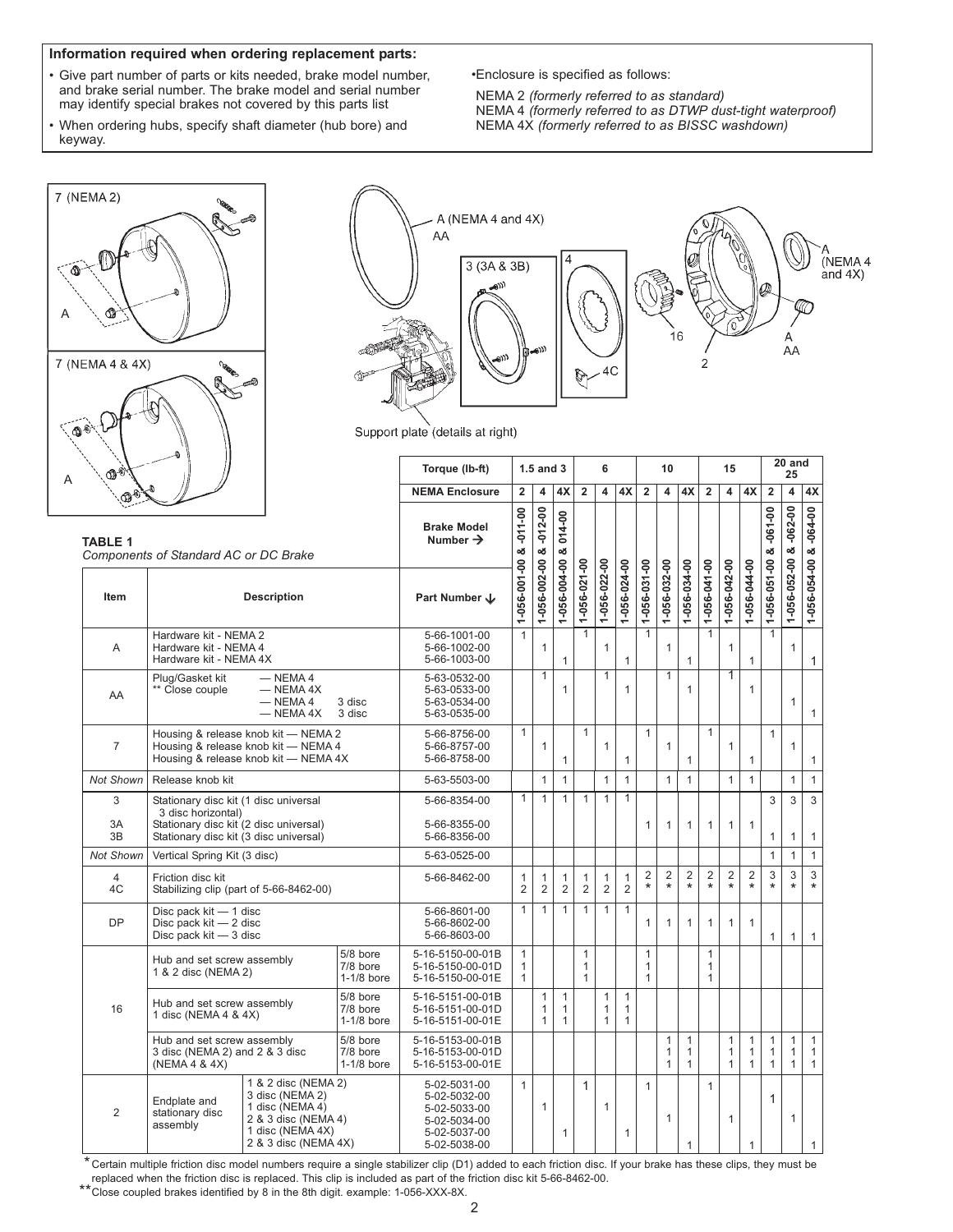



|                                                                           |                                                                                                                            | Torque (lb-ft)                                                         | 1.5 & 8.3                                                                                    |                                  | 6                                  |                                  | 10                               |                                  | 15                               |                                                                           | 20                               |                                                                                      |                                  | 25                                       |                                          |
|---------------------------------------------------------------------------|----------------------------------------------------------------------------------------------------------------------------|------------------------------------------------------------------------|----------------------------------------------------------------------------------------------|----------------------------------|------------------------------------|----------------------------------|----------------------------------|----------------------------------|----------------------------------|---------------------------------------------------------------------------|----------------------------------|--------------------------------------------------------------------------------------|----------------------------------|------------------------------------------|------------------------------------------|
|                                                                           |                                                                                                                            |                                                                        | <b>NEMA</b><br><b>Enclosure</b>                                                              | $\overline{2}$                   | 4<br>4X                            | $\overline{2}$                   | 4<br>4X                          | $\overline{2}$                   | 4<br>4X                          | $\overline{2}$                                                            | 4<br>4X                          | $\overline{2}$                                                                       | 4<br>4X                          | $\overline{2}$                           | 4<br>4X                                  |
| <b>TABLE 2</b><br><b>Components of Support Plate</b><br>and Coil Assembly |                                                                                                                            |                                                                        | <b>Support Plate</b><br>Assy. (Items<br>6 through 131<br>and Z) $\rightarrow$                | 5-42-5601-00-04                  | 5-42-5601-00-14                    | 5-42-5605-00-04                  | 5-42-5605-00-14                  | 5-42-5607-00-04                  | 5-42-5607-00-14                  | 5-42-5609-00-04                                                           | 5-42-5609-00-14                  | 5-42-5611-00-04                                                                      | 5-42-5611-00-14                  | 5-42-5611-00-04                          | 5-42-5611-00-14                          |
| Item                                                                      |                                                                                                                            | <b>Description</b>                                                     | Part Number ↓                                                                                |                                  |                                    | 1                                |                                  |                                  |                                  |                                                                           |                                  |                                                                                      |                                  |                                          |                                          |
| 6<br>8<br>8R<br>8W                                                        | <b>Bearing</b><br>Solenoid lever<br>Retaining ring<br>Spacer                                                               |                                                                        | 8-006-501-00<br>8-008-504-05<br>9-03-0057-00<br>9-45-0168-00                                 | 1<br>1<br>$\overline{2}$         | 1<br>1<br>1<br>1<br>$\overline{2}$ |                                  | 1<br>1<br>1<br>$\overline{2}$    | 1<br>1<br>1<br>$\overline{2}$    | 1<br>1<br>1<br>$\overline{2}$    | $\mathbf{1}$<br>1<br>1<br>1<br>1<br>1<br>$\overline{2}$<br>$\overline{2}$ |                                  | $\mathbf{1}$<br>1<br>1<br>1<br>$\mathbf{1}$<br>1<br>$\overline{2}$<br>$\overline{2}$ |                                  | 1<br>1<br>$\mathbf{1}$<br>$\overline{2}$ | $\mathbf{1}$<br>1<br>1<br>$\overline{2}$ |
| <b>11N</b><br>10                                                          | Torque adjustment nut<br>Wear adjustment screw                                                                             |                                                                        | 9-40-3928-00<br>9-17-8420-00                                                                 | $\overline{2}$<br>$\overline{2}$ | $\overline{2}$<br>$\overline{2}$   | $\overline{2}$<br>$\overline{2}$ | $\overline{2}$<br>$\overline{2}$ | $\overline{2}$<br>$\overline{2}$ | $\overline{2}$<br>$\overline{2}$ | $\overline{2}$<br>$\overline{2}$                                          | $\overline{2}$<br>$\overline{2}$ | $\overline{2}$<br>$\overline{2}$                                                     | $\overline{2}$<br>$\overline{2}$ | $\overline{2}$<br>2                      | $\overline{2}$<br>$\overline{2}$         |
| 11<br>11W                                                                 | Pressure spring<br>Pressure spring<br>Pressure spring<br>Spring washer                                                     |                                                                        | 9-70-1215-00<br>9-70-1523-00<br>9-70-1524-00<br>9-46-0010-00                                 | $\overline{2}$                   | $\overline{2}$                     | $\overline{2}$<br>4              | $\overline{2}$<br>4              | $\overline{2}$<br>4              | $\overline{2}$<br>4              | 2<br>4                                                                    | 2<br>4                           | $\overline{2}$<br>4                                                                  | 2<br>4                           | $\overline{2}$<br>4                      | 2<br>$\overline{4}$                      |
| 17<br>26<br>29A                                                           | Bearing pin<br>Plunger stop                                                                                                | Lever arm and stop nut assy.                                           | 5-17-5011-00<br>9-29-4826-00<br>8-094-503-00                                                 | 1<br>1<br>1                      | 1<br>1<br>1                        | $\mathbf{1}$<br>1<br>1           | $\mathbf{1}$<br>1<br>1           | $\mathbf{1}$<br>1<br>1           | $\mathbf{1}$<br>1<br>1           | $\mathbf{1}$<br>1<br>1                                                    | $\mathbf{1}$<br>1<br>1           | $\mathbf{1}$<br>1<br>1                                                               | $\mathbf{1}$<br>1<br>1           | $\mathbf{1}$<br>1<br>1                   | $\mathbf{1}$<br>1<br>1                   |
| 126                                                                       | Support plate and spring stud<br>assembly (2 housing studs)<br>Support plate and spring stud<br>assembly (3 housing studs) |                                                                        | 5-26-5019-00<br>5-26-5020-00                                                                 | $\mathbf{1}$                     | 1                                  | $\mathbf{1}$                     | $\mathbf{1}$                     | $\mathbf{1}$                     | 1                                | $\mathbf{1}$                                                              | 1                                | $\mathbf{1}$                                                                         | 1                                | 1                                        | 1                                        |
| 131<br>142S                                                               | Pivot pin<br>Mounting screws                                                                                               |                                                                        | 9-29-4836-00<br>9-25-9013-00                                                                 | 1<br>3                           | 1<br>3                             | 1<br>3                           | 1<br>3                           | 1<br>3                           | 1<br>3                           | 1<br>3                                                                    | 1<br>3                           | 1<br>3                                                                               | 1<br>3                           | 1<br>3                                   | 1<br>3                                   |
|                                                                           | <b>AC Brakes</b>                                                                                                           |                                                                        |                                                                                              |                                  |                                    |                                  |                                  |                                  |                                  |                                                                           |                                  |                                                                                      |                                  |                                          |                                          |
| Ζ                                                                         | No. 4 solenoid kit (rev A & B)<br>(rev B)                                                                                  |                                                                        | 5-66-5042-00<br>5-96-5042-01                                                                 |                                  | 1<br>1                             | 1<br>1                           |                                  | 1<br>1                           |                                  | 1<br>1                                                                    |                                  | 1<br>1                                                                               |                                  | 1<br>1                                   |                                          |
|                                                                           | No. 4<br>coil kit<br>60 Hz                                                                                                 | 115/230 Vac<br>230/460 Vac<br>115 Vac<br>230 Vac<br>460 Vac<br>575 Vac | 5-66-6407-33<br>5-66-6409-33<br>5-66-6401-33<br>5-66-6402-33<br>5-66-6404-33<br>5-66-6405-33 | 1<br>1<br>1                      | 1<br>1<br>1                        |                                  |                                  |                                  |                                  |                                                                           |                                  |                                                                                      |                                  |                                          |                                          |
| AC                                                                        | No. K4<br>coil kit<br>60 Hz                                                                                                | 115/230 Vac<br>230/460 Vac<br>115 Vac<br>230 Vac<br>460 Vac<br>575 Vac | 5-66-6457-33<br>5-66-6459-33<br>5-66-6451-33<br>5-66-6452-33<br>5-66-6454-33<br>5-66-6455-33 |                                  |                                    |                                  | 1<br>1<br>1<br>1<br>1<br>1       |                                  | 1<br>1<br>1<br>1<br>1<br>1       |                                                                           |                                  |                                                                                      |                                  |                                          |                                          |
|                                                                           | 115/230 Vac<br>230/460 Vac<br>No. K4+<br>115 Vac<br>coil kit<br>230 Vac<br>60 Hz<br>460 Vac<br>575 Vac                     |                                                                        | 5-66-6407-23<br>5-66-6409-23<br>5-66-6401-23<br>5-66-6402-23<br>5-66-6404-23<br>5-66-6405-23 |                                  |                                    |                                  |                                  |                                  |                                  | 1                                                                         | 1<br>1<br>1<br>1<br>1            | 1<br>1<br>1<br>1                                                                     | 1<br>1                           |                                          |                                          |
|                                                                           | 115/230 Vac<br>230/460 Vac<br>No. M4+<br>115 Vac<br>coil kit<br>230 Vac<br>60 Hz<br>460 Vac<br>575 Vac                     |                                                                        | 5-66-6457-23<br>5-66-6459-23<br>5-66-6451-23<br>5-66-6452-23<br>5-66-6454-23<br>5-66-6455-23 |                                  |                                    |                                  |                                  |                                  |                                  |                                                                           |                                  |                                                                                      |                                  | 1<br>1<br>1<br>1<br>1<br>1               |                                          |
| CC                                                                        | (optional)                                                                                                                 | Brake release interlock switch                                         | 5-57-5526-00                                                                                 | $\mathbf{1}$                     |                                    | $\mathbf{1}$                     |                                  | $\mathbf{1}$                     |                                  | $\mathbf{1}$                                                              |                                  |                                                                                      | $\mathbf{1}$                     | $\mathbf{1}$                             |                                          |
|                                                                           | <b>DC Brakes</b>                                                                                                           |                                                                        |                                                                                              |                                  |                                    |                                  |                                  |                                  |                                  |                                                                           |                                  |                                                                                      |                                  |                                          |                                          |
|                                                                           | $No. 4 + coil$<br>assembly                                                                                                 | 115 Vdc<br>230 Vdc                                                     | 5-96-6416-43<br>5-96-6417-43                                                                 |                                  | 1<br>1                             |                                  |                                  |                                  |                                  |                                                                           |                                  |                                                                                      |                                  |                                          |                                          |
| <b>AD</b>                                                                 | No. K4 + coil<br>assembly                                                                                                  | 115 Vdc<br>230 Vdc                                                     | 5-96-6416-23<br>5-96-6417-23                                                                 |                                  |                                    | 1<br>1                           |                                  | $\mathbf{1}$<br>$\mathbf{1}$     |                                  |                                                                           |                                  |                                                                                      |                                  |                                          |                                          |
|                                                                           | No. M4 + coil<br>assembly                                                                                                  | 115 Vdc<br>230 Vdc                                                     | 5-96-6466-23<br>5-96-6467-23                                                                 |                                  |                                    |                                  |                                  |                                  |                                  |                                                                           | 1<br>1                           |                                                                                      | $\overline{1}$<br>1              |                                          |                                          |
|                                                                           | No. $P4 + coil$<br>assembly                                                                                                | 115 Vdc<br>230 Vdc                                                     | 5-96-6446-43<br>5-96-6447-43                                                                 |                                  |                                    |                                  |                                  |                                  |                                  |                                                                           |                                  |                                                                                      |                                  | 1<br>1                                   |                                          |
| <b>BD</b>                                                                 | Electronic DC<br>switch kit                                                                                                | 24/28 Vdc<br>115 Vdc<br>230 Vdc                                        | 5-57-5712-15<br>5-57-5716-15<br>5-57-5717-15                                                 | 1<br>1<br>1                      |                                    | 1<br>1<br>1                      |                                  |                                  | 1<br>1<br>1                      | 1<br>1<br>1<br>1<br>1<br>1                                                |                                  |                                                                                      | $\overline{1}$<br>1              | 1                                        |                                          |